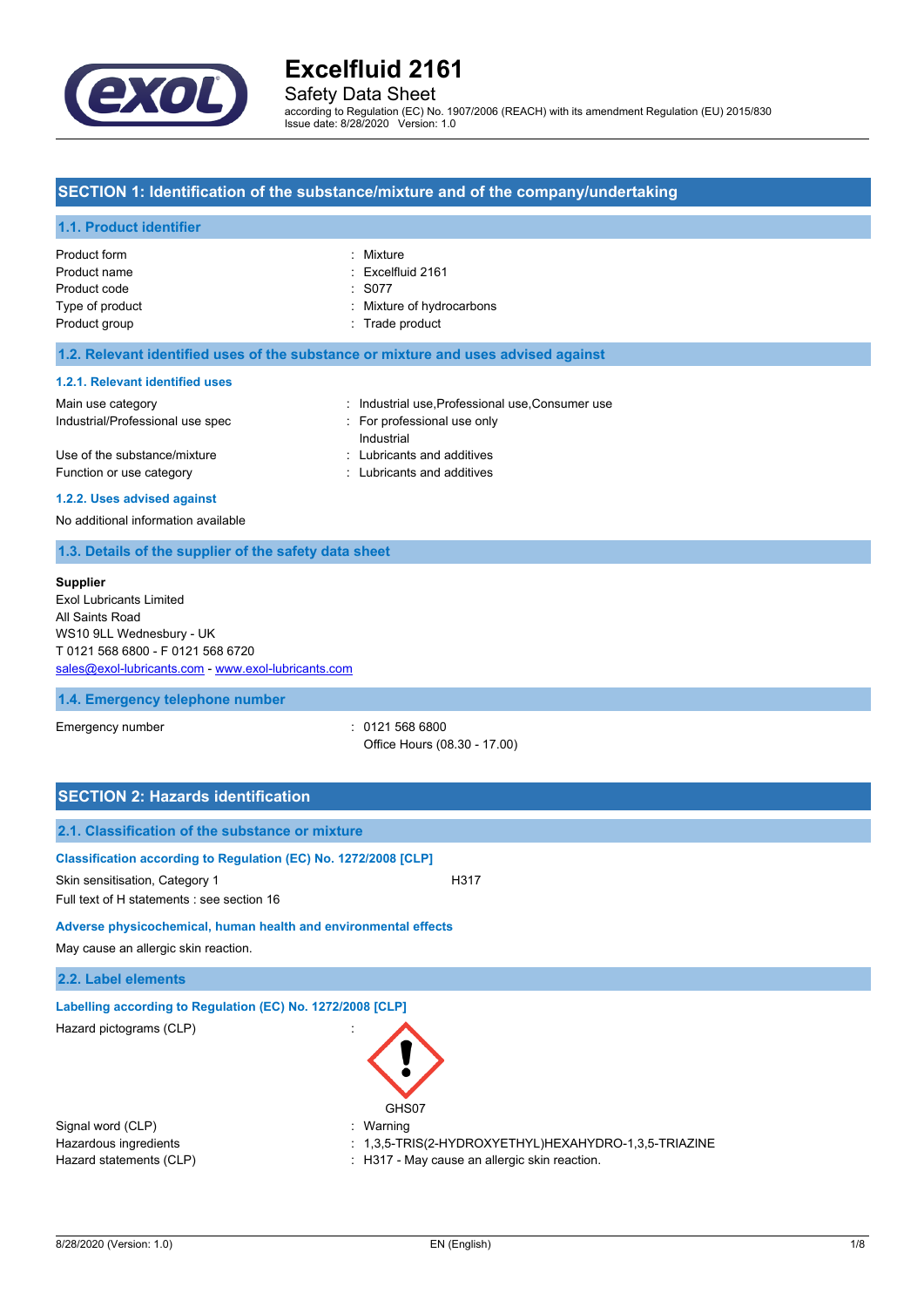# Safety Data Sheet

according to Regulation (EC) No. 1907/2006 (REACH) with its amendment Regulation (EU) 2015/830

| Precautionary statements (CLP) | : P261 - Avoid breathing dust/fume/gas/mist/vapours/spray.<br>P280 - Wear protective gloves/protective clothing/eye protection/face protection/hearing<br>protection.<br>P321 - Specific treatment (see supplemental first aid instruction on this label).<br>P333+P313 - If skin irritation or rash occurs: Get medical advice/attention.<br>P362+P364 - Take off contaminated clothing and wash it before reuse. |
|--------------------------------|--------------------------------------------------------------------------------------------------------------------------------------------------------------------------------------------------------------------------------------------------------------------------------------------------------------------------------------------------------------------------------------------------------------------|
| UFI                            | : TUTP-F13Q-V008-MRN7                                                                                                                                                                                                                                                                                                                                                                                              |

# **2.3. Other hazards**

No additional information available

## **SECTION 3: Composition/information on ingredients**

### **3.1. Substances**

#### Not applicable

## **3.2. Mixtures**

| <b>Name</b>                                            | <b>Product identifier</b>                                                | $\%$              | <b>Classification according to</b><br><b>Regulation (EC) No.</b><br>1272/2008 [CLP]          |
|--------------------------------------------------------|--------------------------------------------------------------------------|-------------------|----------------------------------------------------------------------------------------------|
| R 0058                                                 | (CAS-No.) 9046-01-9<br>(REACH-no) EXEMPT FROM REACH<br>- POLYMER         | $\ge 5 - 5.5$     | Skin Irrit. 2, H315                                                                          |
| 1,3,5-TRIS(2-HYDROXYETHYL)HEXAHYDRO-1,3,5-<br>TRIAZINE | (CAS-No.) 4719-04-4<br>(EC-No.) 225-208-0<br>(EC Index-No.) 613-114-00-6 | $\geq 0.25 - 5.1$ | Acute Tox. 4 (Oral), H302<br><b>Skin Sens. 1. H317</b>                                       |
| <b>FUNGICIDE</b>                                       | (CAS-No.) 55406-53-6<br>(EC-No.) 259-627-5                               | $\ge 0.25 - 5.1$  | Acute Tox. 4 (Oral), H302<br>Eye Dam. 1, H318<br>Skin Sens. 1, H317<br>Aquatic Acute 1, H400 |

| <b>Specific concentration limits:</b>                         |                                                                          |                                      |  |
|---------------------------------------------------------------|--------------------------------------------------------------------------|--------------------------------------|--|
| <b>Name</b>                                                   | <b>Product identifier</b>                                                | <b>Specific concentration limits</b> |  |
| 1,3,5-TRIS(2-HYDROXYETHYL)HEXAHYDRO-1,3,5-<br><b>TRIAZINE</b> | (CAS-No.) 4719-04-4<br>(EC-No.) 225-208-0<br>(EC Index-No.) 613-114-00-6 | $(0.1 ≤ C < 100)$ Skin Sens. 1, H317 |  |

Full text of H-statements: see section 16

# **SECTION 4: First aid measures**

| 4.1. Description of first aid measures                                       |                                                                                                                                                                                                           |  |
|------------------------------------------------------------------------------|-----------------------------------------------------------------------------------------------------------------------------------------------------------------------------------------------------------|--|
| First-aid measures after inhalation<br>First-aid measures after skin contact | : Remove person to fresh air and keep comfortable for breathing.<br>: Wash skin with plenty of water. Take off contaminated clothing. If skin irritation or rash<br>occurs: Get medical advice/attention. |  |
| First-aid measures after eye contact<br>First-aid measures after ingestion   | Rinse eyes with water as a precaution.<br>: Call a poison center or a doctor if you feel unwell.                                                                                                          |  |
| 4.2. Most important symptoms and effects, both acute and delayed             |                                                                                                                                                                                                           |  |
| Symptoms/effects after skin contact                                          | May cause an allergic skin reaction.                                                                                                                                                                      |  |

**4.3. Indication of any immediate medical attention and special treatment needed**

Treat symptomatically.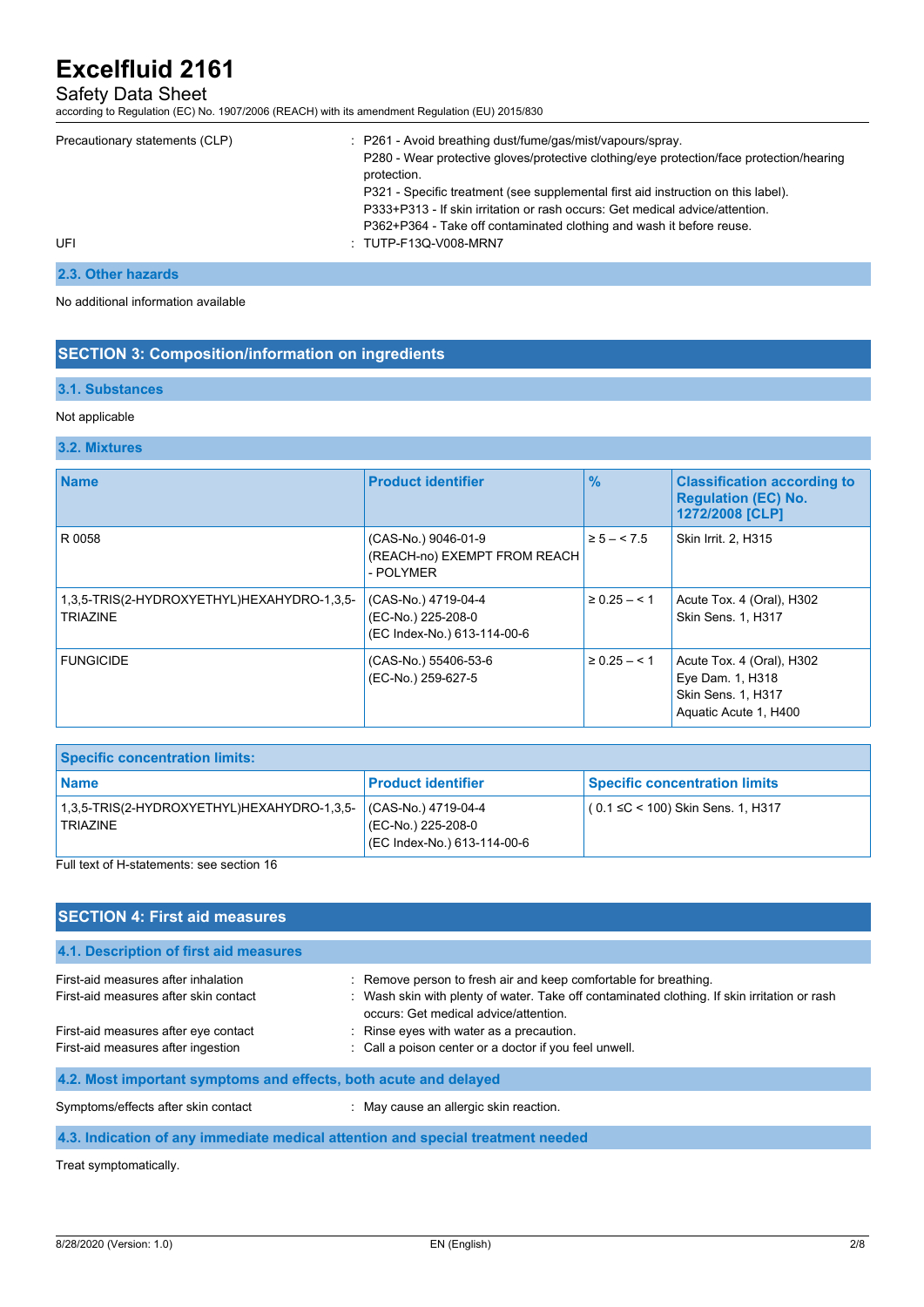# Safety Data Sheet

according to Regulation (EC) No. 1907/2006 (REACH) with its amendment Regulation (EU) 2015/830

| <b>SECTION 5: Firefighting measures</b>                    |                                                                                                                                             |  |  |
|------------------------------------------------------------|---------------------------------------------------------------------------------------------------------------------------------------------|--|--|
| 5.1. Extinguishing media                                   |                                                                                                                                             |  |  |
| Suitable extinguishing media                               | : Water spray. Dry powder. Foam. Carbon dioxide.                                                                                            |  |  |
| 5.2. Special hazards arising from the substance or mixture |                                                                                                                                             |  |  |
| Hazardous decomposition products in case of fire           | : Toxic fumes may be released.                                                                                                              |  |  |
| 5.3. Advice for firefighters                               |                                                                                                                                             |  |  |
| Protection during firefighting                             | : Do not attempt to take action without suitable protective equipment. Self-contained<br>breathing apparatus. Complete protective clothing. |  |  |

| <b>SECTION 6: Accidental release measures</b>             |                                                                                                                                                                |  |
|-----------------------------------------------------------|----------------------------------------------------------------------------------------------------------------------------------------------------------------|--|
|                                                           | 6.1. Personal precautions, protective equipment and emergency procedures                                                                                       |  |
| 6.1.1. For non-emergency personnel                        |                                                                                                                                                                |  |
| Emergency procedures                                      | : Ventilate spillage area. Avoid contact with skin and eyes. Avoid breathing<br>dust/fume/gas/mist/vapours/spray.                                              |  |
| 6.1.2. For emergency responders                           |                                                                                                                                                                |  |
| Protective equipment                                      | : Do not attempt to take action without suitable protective equipment. For further information<br>refer to section 8: "Exposure controls/personal protection". |  |
| <b>6.2. Environmental precautions</b>                     |                                                                                                                                                                |  |
| Avoid release to the environment.                         |                                                                                                                                                                |  |
| 6.3. Methods and material for containment and cleaning up |                                                                                                                                                                |  |
| Methods for cleaning up<br>Other information              | : Take up liquid spill into absorbent material.<br>: Dispose of materials or solid residues at an authorized site.                                             |  |
| 6.4. Reference to other sections                          |                                                                                                                                                                |  |

For further information refer to section 13.

| <b>SECTION 7: Handling and storage</b>                            |                                                                                                                                                                                                                           |  |  |
|-------------------------------------------------------------------|---------------------------------------------------------------------------------------------------------------------------------------------------------------------------------------------------------------------------|--|--|
| 7.1. Precautions for safe handling                                |                                                                                                                                                                                                                           |  |  |
| Precautions for safe handling                                     | : Ensure good ventilation of the work station. Avoid contact with skin and eyes. Avoid<br>breathing dust/fume/gas/mist/vapours/spray. Wear personal protective equipment.                                                 |  |  |
| Hygiene measures                                                  | : Contaminated work clothing should not be allowed out of the workplace. Wash<br>contaminated clothing before reuse. Do not eat, drink or smoke when using this product.<br>Always wash hands after handling the product. |  |  |
| 7.2. Conditions for safe storage, including any incompatibilities |                                                                                                                                                                                                                           |  |  |
| Storage conditions                                                | : Store in a well-ventilated place. Keep cool.                                                                                                                                                                            |  |  |

**7.3. Specific end use(s)**

No additional information available

# **SECTION 8: Exposure controls/personal protection**

# **8.1. Control parameters**

No additional information available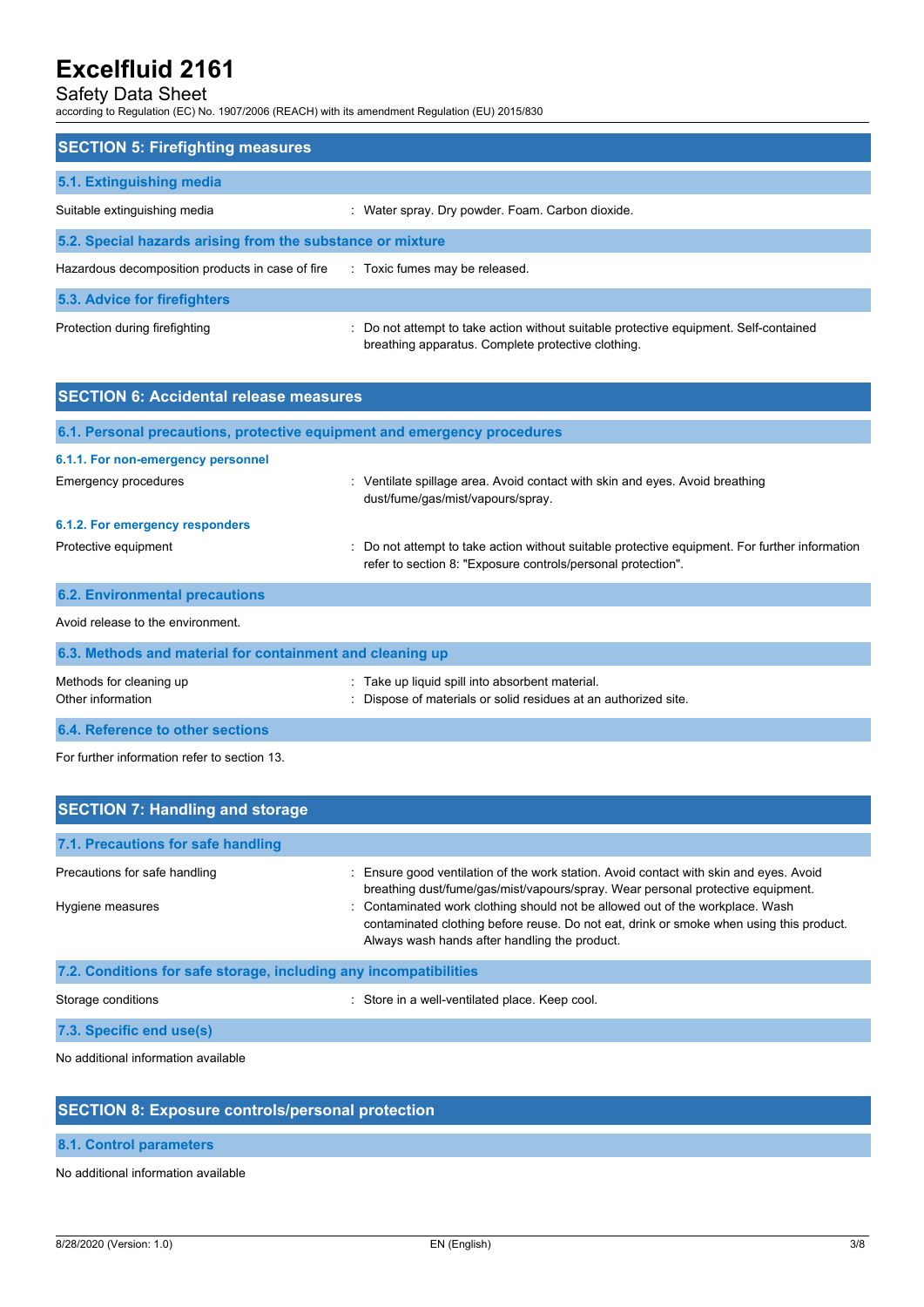# Safety Data Sheet

according to Regulation (EC) No. 1907/2006 (REACH) with its amendment Regulation (EU) 2015/830

### **8.2. Exposure controls**

### **Appropriate engineering controls:**

Ensure good ventilation of the work station.

| Hand protection:                  |
|-----------------------------------|
| Protective gloves                 |
|                                   |
| Eye protection:                   |
| Safety glasses                    |
|                                   |
| Skin and body protection:         |
| Wear suitable protective clothing |
|                                   |

**Respiratory protection:**

In case of insufficient ventilation, wear suitable respiratory equipment

### **Personal protective equipment symbol(s):**



**Environmental exposure controls:** Avoid release to the environment.

## **SECTION 9: Physical and chemical properties**

**9.1. Information on basic physical and chemical properties**

| Physical state                                  | Liquid             |
|-------------------------------------------------|--------------------|
| Colour                                          | brown              |
| Odour                                           | Ammoniacal.        |
| Odour threshold                                 | No data available  |
| рH                                              | > 9                |
| Relative evaporation rate (butylacetate=1)      | No data available  |
| Melting point                                   | No data available. |
| Freezing point                                  | No data available  |
| Boiling point                                   | No data available  |
| Flash point                                     | > 200 °C           |
| Auto-ignition temperature                       | No data available. |
| Decomposition temperature                       | No data available  |
| Flammability (solid, gas)                       | Not applicable     |
| Vapour pressure                                 | No data available  |
| Relative vapour density at 20 °C                | No data available. |
| Relative density                                | $0.99$ typ         |
| Solubility                                      | Soluble in water.  |
| Partition coefficient n-octanol/water (Log Pow) | No data available  |
| Viscosity, kinematic                            | No data available  |
| Viscosity, dynamic                              | No data available  |
| <b>Explosive properties</b>                     | No data available  |
| Oxidising properties                            | No data available  |
| <b>Explosive limits</b>                         | No data available  |
|                                                 |                    |

## **9.2. Other information**

No additional information available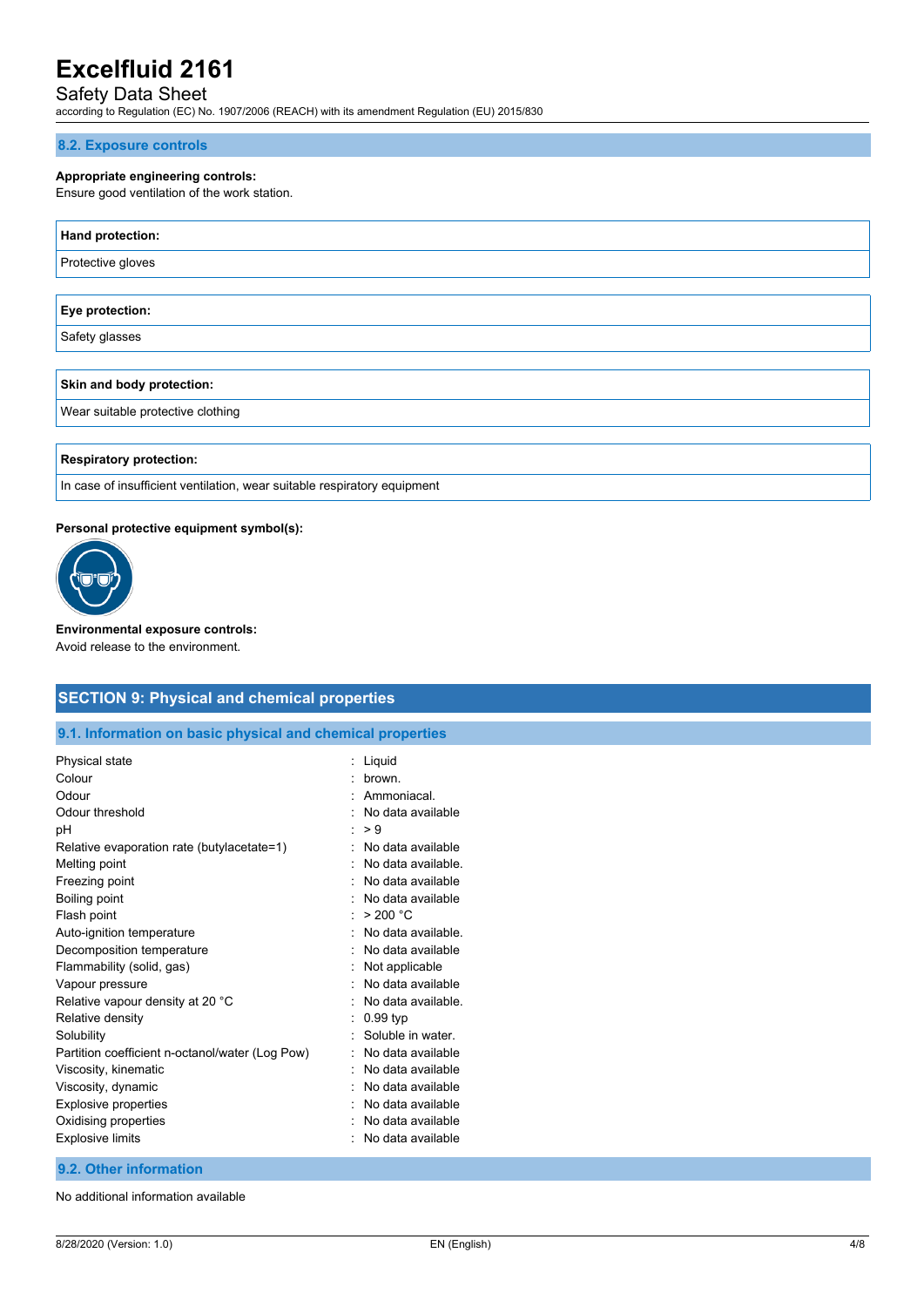## Safety Data Sheet

according to Regulation (EC) No. 1907/2006 (REACH) with its amendment Regulation (EU) 2015/830

## **SECTION 10: Stability and reactivity**

### **10.1. Reactivity**

The product is non-reactive under normal conditions of use, storage and transport.

**10.2. Chemical stability**

Stable under normal conditions.

**10.3. Possibility of hazardous reactions**

No dangerous reactions known under normal conditions of use.

**10.4. Conditions to avoid**

None under recommended storage and handling conditions (see section 7).

**10.5. Incompatible materials**

No additional information available

**10.6. Hazardous decomposition products**

Under normal conditions of storage and use, hazardous decomposition products should not be produced.

## **SECTION 11: Toxicological information**

### **11.1. Information on toxicological effects**

| Acute toxicity (oral)<br>Acute toxicity (dermal)<br>Acute toxicity (inhalation) | : Not classified<br>: Not classified<br>: Not classified                       |
|---------------------------------------------------------------------------------|--------------------------------------------------------------------------------|
| Skin corrosion/irritation                                                       | : Not classified<br>pH: > 9                                                    |
| Serious eye damage/irritation                                                   | : Not classified<br>pH: > 9                                                    |
| Respiratory or skin sensitisation<br>Germ cell mutagenicity<br>Carcinogenicity  | : May cause an allergic skin reaction.<br>: Not classified<br>: Not classified |
| Reproductive toxicity                                                           | : Not classified                                                               |
| STOT-single exposure                                                            | : Not classified                                                               |
| STOT-repeated exposure                                                          | : Not classified                                                               |
| Aspiration hazard                                                               | : Not classified                                                               |

## **SECTION 12: Ecological information**

| 12.1. Toxicity                                               |                                                                                                                            |
|--------------------------------------------------------------|----------------------------------------------------------------------------------------------------------------------------|
| Ecology - general                                            | : The product is not considered harmful to aquatic organisms nor to cause long-term adverse<br>effects in the environment. |
| Hazardous to the aquatic environment, short-term<br>(acute)  | : Not classified                                                                                                           |
| Hazardous to the aquatic environment, long-term<br>(chronic) | : Not classified                                                                                                           |
| Not rapidly degradable                                       |                                                                                                                            |
| 12.2. Persistence and degradability                          |                                                                                                                            |

No additional information available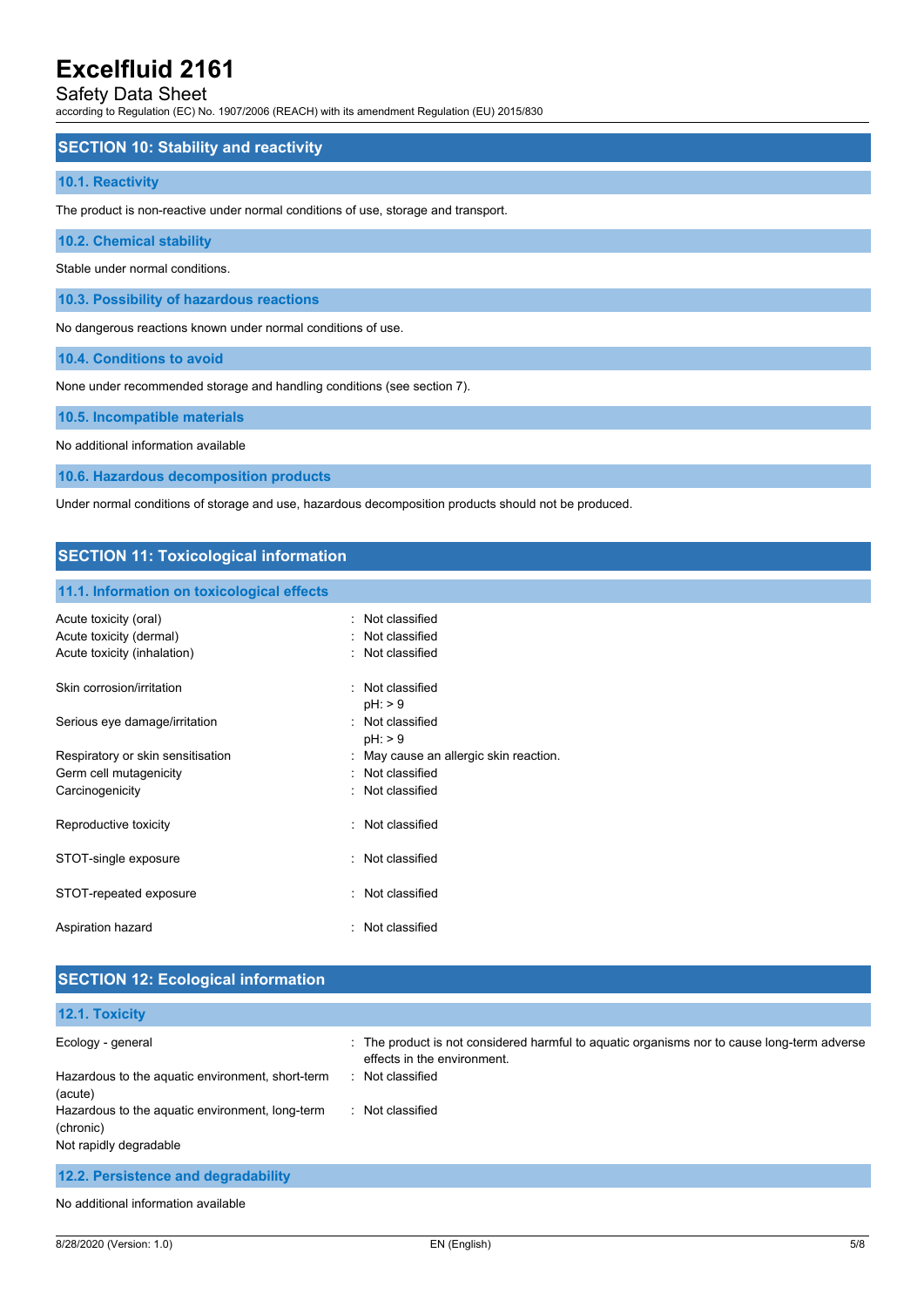# Safety Data Sheet

according to Regulation (EC) No. 1907/2006 (REACH) with its amendment Regulation (EU) 2015/830

### **12.3. Bioaccumulative potential**

#### No additional information available

### **12.4. Mobility in soil**

No additional information available

**12.5. Results of PBT and vPvB assessment**

No additional information available

**12.6. Other adverse effects**

No additional information available

| No additional information available |                                            |  |
|-------------------------------------|--------------------------------------------|--|
|                                     | <b>SECTION 13: Disposal considerations</b> |  |
|                                     | 13.1. Waste treatment methods              |  |

Waste treatment methods : Dispose of contents/container in accordance with licensed collector's sorting instructions.

# **SECTION 14: Transport information**

# In accordance with ADR / RID / IMDG / IATA / ADN

| <b>ADR</b>                             | <b>IMDG</b>    | <b>IATA</b>    | <b>ADN</b>     | <b>RID</b>     |
|----------------------------------------|----------------|----------------|----------------|----------------|
| 14.1. UN number                        |                |                |                |                |
| <b>UN-</b>                             | Not applicable | Not applicable | Not applicable | Not applicable |
| 14.2. UN proper shipping name          |                |                |                |                |
| Not applicable                         | Not applicable | Not applicable | Not applicable | Not applicable |
| 14.3. Transport hazard class(es)       |                |                |                |                |
| Not applicable                         | Not applicable | Not applicable | Not applicable | Not applicable |
| 14.4. Packing group                    |                |                |                |                |
| Not applicable                         | Not applicable | Not applicable | Not applicable | Not applicable |
| 14.5. Environmental hazards            |                |                |                |                |
| Dangerous for the<br>environment : No  | Not applicable | Not applicable | Not applicable | Not applicable |
| No supplementary information available |                |                |                |                |

## **14.6. Special precautions for user**

**Overland transport** No data available **Transport by sea** Not applicable **Air transport** Not applicable **Inland waterway transport** Not applicable **Rail transport** Not applicable

**14.7. Transport in bulk according to Annex II of Marpol and the IBC Code**

Not applicable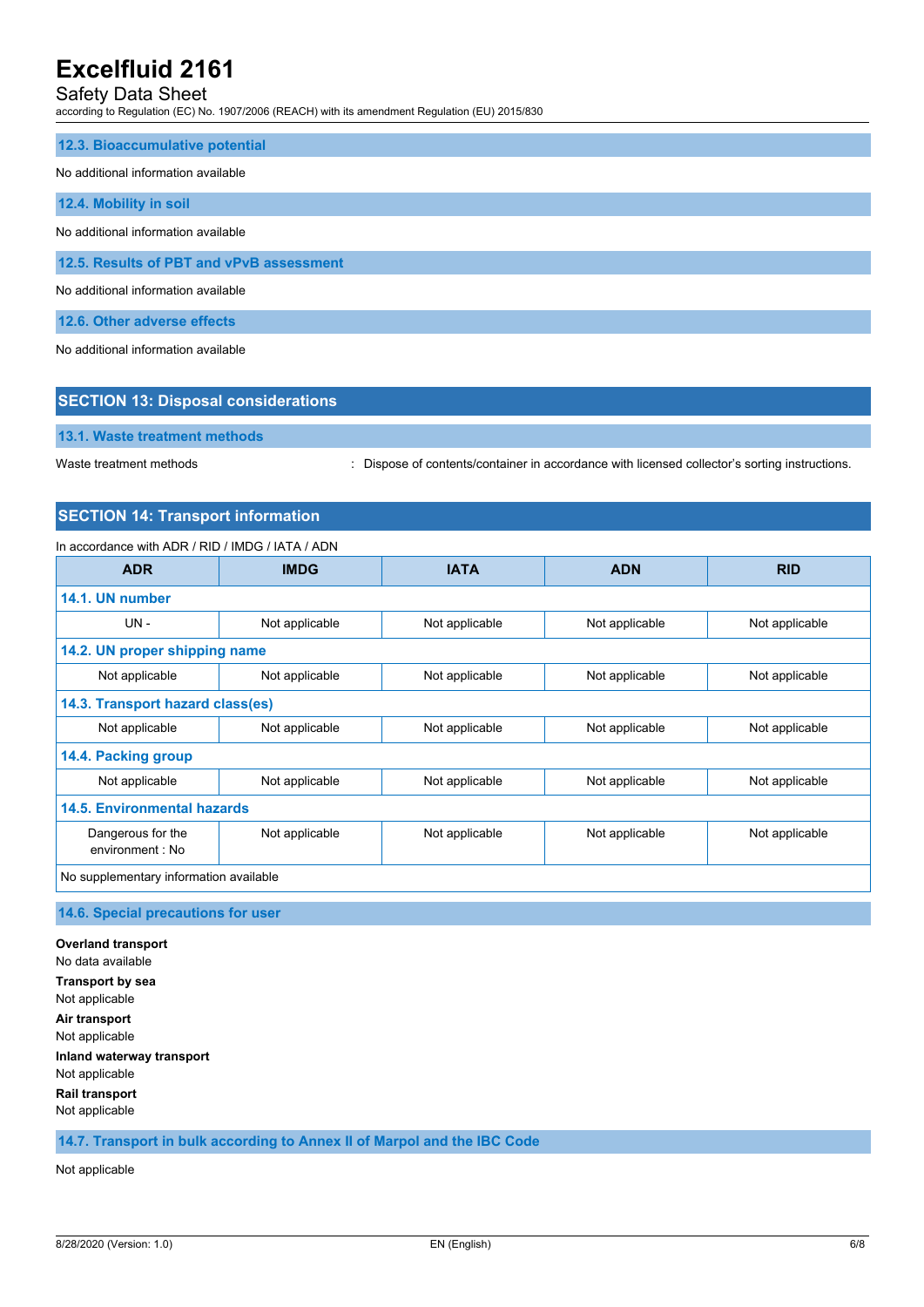## Safety Data Sheet

according to Regulation (EC) No. 1907/2006 (REACH) with its amendment Regulation (EU) 2015/830

## **SECTION 15: Regulatory information**

**15.1. Safety, health and environmental regulations/legislation specific for the substance or mixture**

### **15.1.1. EU-Regulations**

Contains no REACH substances with Annex XVII restrictions

Contains no substance on the REACH candidate list

Contains no REACH Annex XIV substances

Contains no substance subject to Regulation (EU) No 649/2012 of the European Parliament and of the Council of 4 July 2012 concerning the export and import of hazardous chemicals.

Contains no substance subject to Regulation (EU) No 2019/1021 of the European Parliament and of the Council of 20 June 2019 on persistent organic pollutants

#### **15.1.2. National regulations**

No additional information available

**15.2. Chemical safety assessment**

No chemical safety assessment has been carried out

# **SECTION 16: Other information**

## **Abbreviations and acronyms:**

| ADN          | European Agreement concerning the International Carriage of Dangerous Goods by Inland Waterways   |
|--------------|---------------------------------------------------------------------------------------------------|
| <b>ADR</b>   | European Agreement concerning the International Carriage of Dangerous Goods by Road               |
| <b>ATE</b>   | <b>Acute Toxicity Estimate</b>                                                                    |
| <b>BLV</b>   | <b>Biological limit value</b>                                                                     |
| CAS-No.      | Chemical Abstract Service number                                                                  |
| CLP          | Classification Labelling Packaging Regulation; Regulation (EC) No 1272/2008                       |
| <b>DMEL</b>  | <b>Derived Minimal Effect level</b>                                                               |
| <b>DNEL</b>  | Derived-No Effect Level                                                                           |
| <b>EC50</b>  | Median effective concentration                                                                    |
| EC-No.       | European Community number                                                                         |
| EN           | European Standard                                                                                 |
| <b>IATA</b>  | International Air Transport Association                                                           |
| <b>IMDG</b>  | International Maritime Dangerous Goods                                                            |
| <b>LC50</b>  | Median lethal concentration                                                                       |
| LD50         | Median lethal dose                                                                                |
| LOAEL        | Lowest Observed Adverse Effect Level                                                              |
| <b>NOAEC</b> | No-Observed Adverse Effect Concentration                                                          |
| <b>NOAEL</b> | No-Observed Adverse Effect Level                                                                  |
| <b>NOEC</b>  | No-Observed Effect Concentration                                                                  |
| <b>OEL</b>   | Occupational Exposure Limit                                                                       |
| PBT          | Persistent Bioaccumulative Toxic                                                                  |
| PNEC         | <b>Predicted No-Effect Concentration</b>                                                          |
| <b>REACH</b> | Registration, Evaluation, Authorisation and Restriction of Chemicals Regulation (EC) No 1907/2006 |
| <b>RID</b>   | Regulations concerning the International Carriage of Dangerous Goods by Rail                      |
| SDS          | Safety Data Sheet                                                                                 |
|              |                                                                                                   |